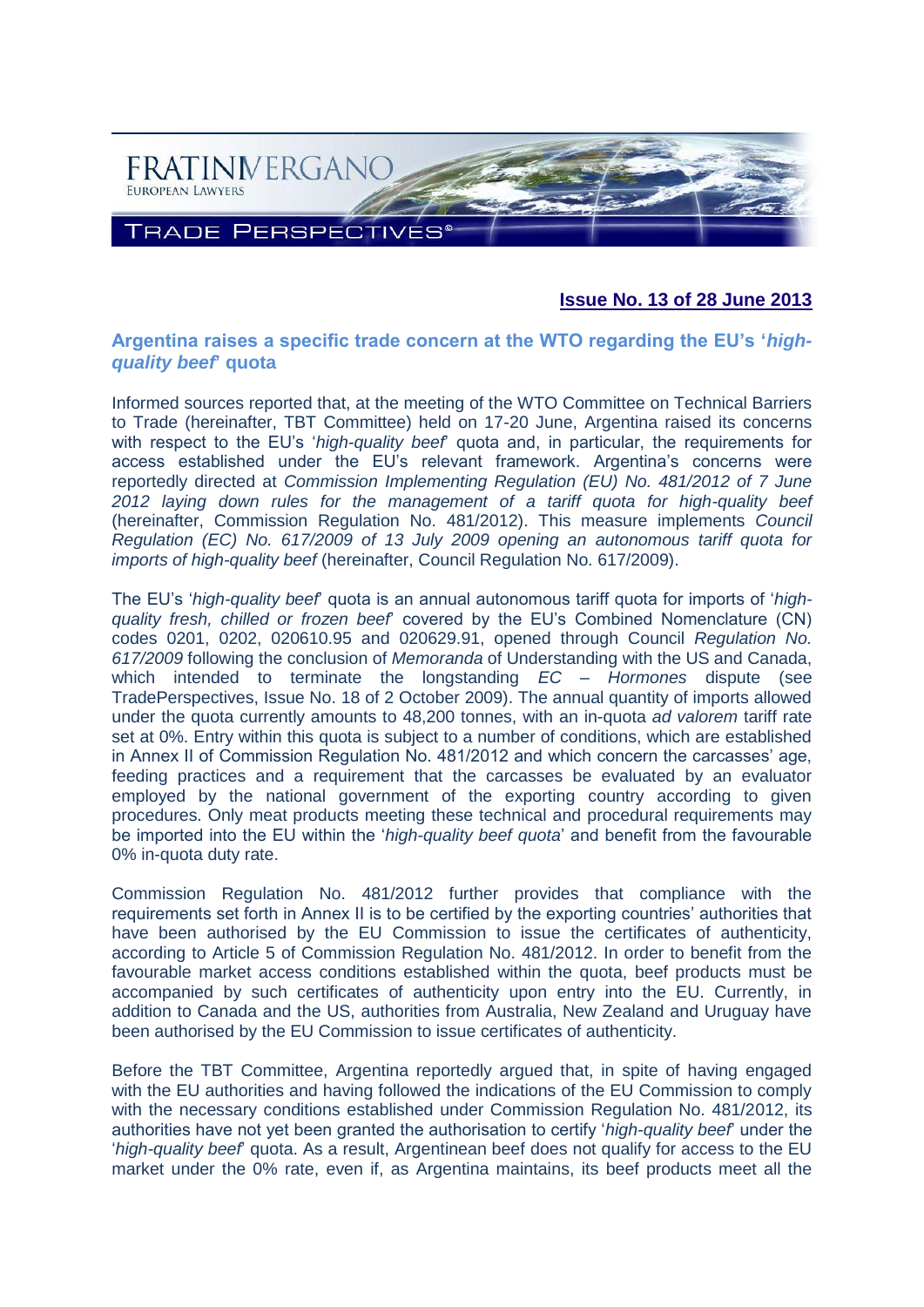specifications required. Argentina, therefore, has reportedly argued the existence of a violation of the most-favoured nation treatment and that the delay maintained by the EU Commission in authorising Argentinean authorities to certify '*high-quality beef*' constitutes an obstacle to trade, which is inconsistent with the WTO Agreement on Technical Barriers to Trade (hereinafter, TBT Agreement).

The TBT Agreement applies to technical regulations, standards, and conformity assessment procedures that are aimed at determining compliance with technical regulations and standards. In order for an instrument to be considered a technical regulation within the meaning of the TBT Agreement, the WTO Appellate Body in *EC – Sardines* clarified that the measure at stake must: (1) apply to an identifiable product or group of products; (2) lay down product characteristics; and (3) provide that compliance with the characteristics is mandatory. The requirements set forth in Annex II of Commission Regulation No. 481/2012 for beef products to enter the '*high-quality beef*' quota, may arguably constitute a technical regulation, inasmuch as they apply to an identifiable group of products (*i.e.*, beef products) and they lay down products characteristics compliance with which is mandatory in order to access the EU market under the preferential duty rate. Should Commission Regulation No. 481/2012 be considered a technical regulation and the TBT Agreement be deemed applicable, a potential violation of Articles 2.1 and 2.2 could be established. The first provision requires WTO Members not to discriminate among (*inter alia*) WTO Members in respect of technical regulations; the second requires that technical regulations not be prepared, adopted or applied with a view to, or with the effect of, creating unnecessary obstacles to trade. In addition, the requirement that the exporting countries' issuing authorities be authorised by the EU Commission may arguably result in a conformity assessment procedure. In this respect, the TBT Agreement provides for obligations similar to those that apply with respect to technical regulations. Should the authorisation requirement qualify as a *conformity assessment procedure* within the meaning of the TBT Agreement, a possible violation of Article 5.1.1 and 5.1.2 thereof may arguably be established.

A stronger and more clear-cut profile of WTO inconsistency, however, may be found under the GATT and, in particular, on the basis of the most-favoured nation obligation under Article I thereof. In fact, to the extent that Argentina were to be able to certify that its beef products meet the conditions set forth under Annex II of Commission Regulation No. 481/2012, an argument could be made that Argentina's beef products are being discriminated *vis-à-vis* those (which are '*like products*') originating from the countries whose certifying authorities have obtained the EU's authorisation. A similar conclusion was reached by the GATT Panel in *EEC – Beef*, which also concerned an EU concession for '*high-quality grain-fed fresh, chilled or frozen beef*' challenged by Canada, of which (*de facto* if not *de jure*) the US was the sole beneficiary. In addition, it could be argued that the delay of EU authorities in recognising Argentina's certificates may be inconsistent with Article 4.2 of the Agreement on Agriculture, to the extent that it results in a quantitative restriction impairing access to the quota, which is a measure '*of the kind which have been required to be converted into ordinary customs duties*', and with Article XI of the GATT, inasmuch as it may constitute a restriction imposed through '*any other measure*'. Lastly, a violation of the EU's obligations under Article X:3(a) of the GATT, which requires WTO Members to administer in a uniform, impartial and reasonable manner their laws, regulations, decisions and rulings, as well as of Article XIII of the GATT, requiring Members non to discriminate in the administration of (quantitative restrictions and) tariff-rate quotas, could also be argued.

The EU's '*high-quality beef*' quota is, in principle (*i.e.*, *de jure*), opened on an MFN basis. However, it appears that, inasmuch as this framework was established by the EU in order and with the specific (negotiated) intention to settle the WTO case on *EC – Hormones*, providing US and Canadian beef producers with '*compensation*' through new market access opportunities, the '*high-quality beef*' quota, in the way it is administered (*i.e.*, *de facto*), appears to result in a trade barrier and is tantamount to a discriminatory measure, which is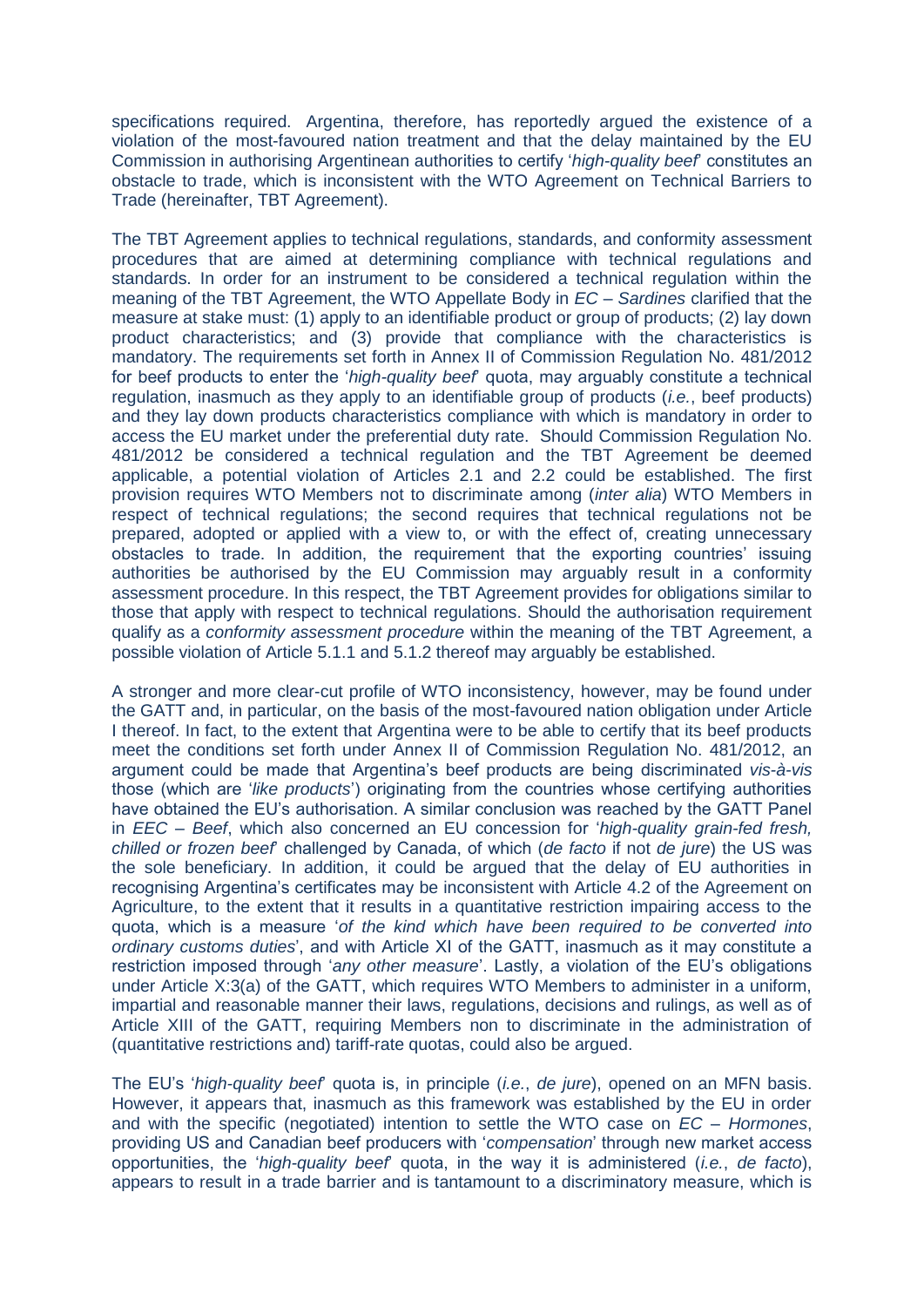detrimental to certain suppliers competing with the US and Canadian operators. In this respect, it is noted that Argentina is currently among the major suppliers of beef to the EU, so that, its unfettered participation within the '*high-quality beef*' quota could undermine the market access opportunities granted to the US and Canada as a settlement of the WTO dispute. However, a WTO panel is likely to uphold Argentina's claims if any instance of discrimination is found in the way in which the '*high-quality beef*' quota is being administered by the EU. This test would be factual, as much as legal, in nature and the facts currently testify to a mechanism that appears to clearly discriminate against Argentina.

### **Regulatory convergence in the EU-US TTIP negotiations**

On 14 June 2013, the EU Council adopted the mandate that enables the EU Commission to start negotiations with the US, aimed at the conclusion of the Transatlantic Trade and Investment Partnership (hereinafter, TTIP). The mandate includes an EU Council decision authorising the opening of negotiations, a decision from the 27 EU Member States authorising the EU Commission to negotiate on their behalf those TTIP provisions that fall outside the scope of the EU competence, and a series of directives framing the conduct of negotiations. Although meant to remain confidential, the directives reveal that negotiations will be based on three pillars: 1) market access; 2) regulatory issues and non-tariff barriers; and 3) rules under which the agreement will operate.

Possibly one of the most interesting aspects in the negotiations is that relating to regulatory convergence and to the measures that pose barriers to trade (*i.e*., non-tariff measures, hereinafter, NTMs). NTMs include all those measures, other than tariffs, that affect trade, including border measures (such as customs procedures) and behind-the-border measures stemming from domestic regulation, whether at EU or US Federal level, or at EU Member State or State level. Indeed, trade and investment between the EU and the US are affected by different regulatory environments and NTMs result in costly procedures that businesses operating in a broad number of sectors are required to comply with.

In particular, the automotive sector is negatively affected by NTMs that are basically connected to product testing and appear to be the result of diverse approaches to safety and environmental hazards. In this respect, indicative of such existing NTMs might be the fact that, while the US requires that automotive products comply with a number of minimum performance requirements, the EU regime includes directives that are only partially harmonised with international standards. The two trading partners will also have to agree on how to tackle NTMs affecting trade in chemical products, which is one of the most important sectors in terms of employment, value addition and trade between the EU and the US. In this respect, NTMs appear to be mostly linked to, *inter alia*, different testing and licensing requirements, the need for operators to provide different classification and labelling documentation, and the obligation to submit notifications of any new uses or substances that may be prohibited in the importing party. Furthermore, of major interest for the two trading partners is also the sector of food and beverages, which is highly regulated both in the EU and the US. Particularly sensitive areas to NTMs are labelling specifications, product standards and customs procedures. In this sense, stringent sanitary and phytosanitary measures, concerning for instance food hygiene, subject business operators to highly cumbersome and costly procedures, particularly hampering the efficiency of SMEs in the export market.

There are a number of different formulas that may be employed to tackle regulatory divergences between trading partners. In the EU context, such situations are, to a very large extent, dealt with through a policy based on the principle of mutual recognition. In particular, EU Member States recognise the results of product tests carried out in other EU Member States, so that products approved for sale in an EU Member State can be automatically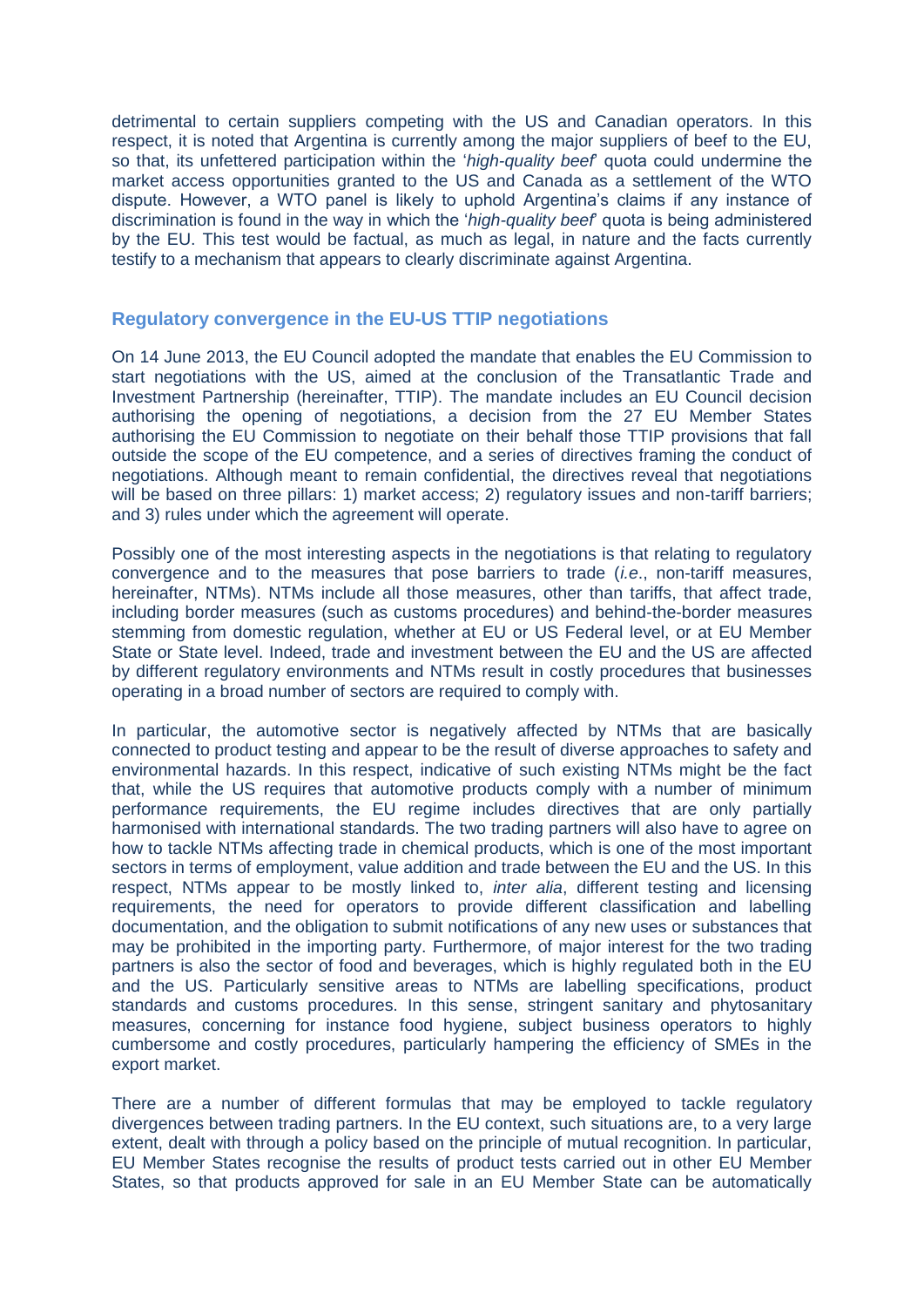marketed in another one, even if they do not strictly comply with the regulations in force in the latter. This principle does not apply to goods subject to harmonisation at EU level and is also contingent upon the terms of an exception allowing divergence from mutual recognition on grounds of, *inter alia*, public policy and the protection of human, animal or plant life or health, as long as it does not constitute a means of arbitrary discrimination or a disguised restriction to trade. However, it must be borne in mind that the mutual recognition policy is at the core of the EU single market for goods, which is clearly beyond the TTIP's objective '*to increase trade and investment between the EU and the US ... through increased market access and greater regulatory compatibility*'. A similar mechanism embodying a possibly different level of recognition and subject to exceptions could certainly provide for some useful inspiration to the negotiating parties. In addition, should negotiators pursue a similar mechanism for trade between the EU and the US, they would certainly be faced with a number of obstacles, including at the institutional level. For example, US Federal regulatory agencies (such as the US Environmental Protection Agency or the US Food and Drug Administration), which decide on a large number of regulatory measures, are overseen by the US Congress, which establishes the legal framework within which they operate. This determines that not only the specialised agencies, but also the US Congress Committees, would need to agree on recognition of the safety standards in force in an EU Member State.

Perhaps in light of these and other obstacles, the US-EU High Level Working Group on Jobs and Growth (hereinafter, HLWG) recommended, in its February 2013 final report, that a more modest approach be adopted in the conduct of the TTIP negotiations. In particular, the HLWG stated that, inasmuch as both trading partners have already achieved considerable openness in their economies, they should pursue an agreement '*designed to evolve over time*' (*i.e.*, that contributed to the substantial elimination of trade and investment barriers, at the same time as it put mechanisms in place that would allow for a further deepening of economic integration between the EU and the US).

Businesses on both sides of the Atlantic, which will be the primary beneficiaries of NTMs elimination and achievement of regulatory convergence between the two trading partners, are advised to ensure that their interests are duly and timely represented at all stages of the negotiations. Playing an early and pro-active role in the negotiations, either directly or indirectly through representative trade associations and/or governmental negotiators, will provide businesses with a competitive edge and the ability to shape negotiations and market access concession to their advantage. This opportunity should not be missed by big and small businesses alike on both sides of the Atlantic.

## **The European Union's list of food additives comes into force**

On 1 June 2013, *Commission Regulation (EU) No. 1129/2011 of 11 November 2011 amending Annex II to Regulation (EC) No. 1333/2008 by establishing an Union list of food additive*s, came into force. This EU list includes the name of the food additive and its E number *(i.e.*, the code number that is assigned in the EU to an additive), the foods to which the food additive may be added, the conditions under which the food additive may be used (in particular the maximum usable limit), and restrictions on the sale of the food additive directly to the final consumer. A second regulation, adopted on 11 November 2011, *Commission Regulation (EU) No. 1130/2011 amending Annex III to Regulation (EC) No. 1333/2008 on food additives by establishing an Union list of food additives approved for use in food additives, food enzymes, food flavourings and nutrients*, already applies in this field since 2 December 2011.

Food additives, which preserve, colour, sweeten and stabilise food during its production, packaging or storage, food enzymes, which have specific biochemical actions that serve technological purposes at any stage of the food chain, and food flavourings, which give or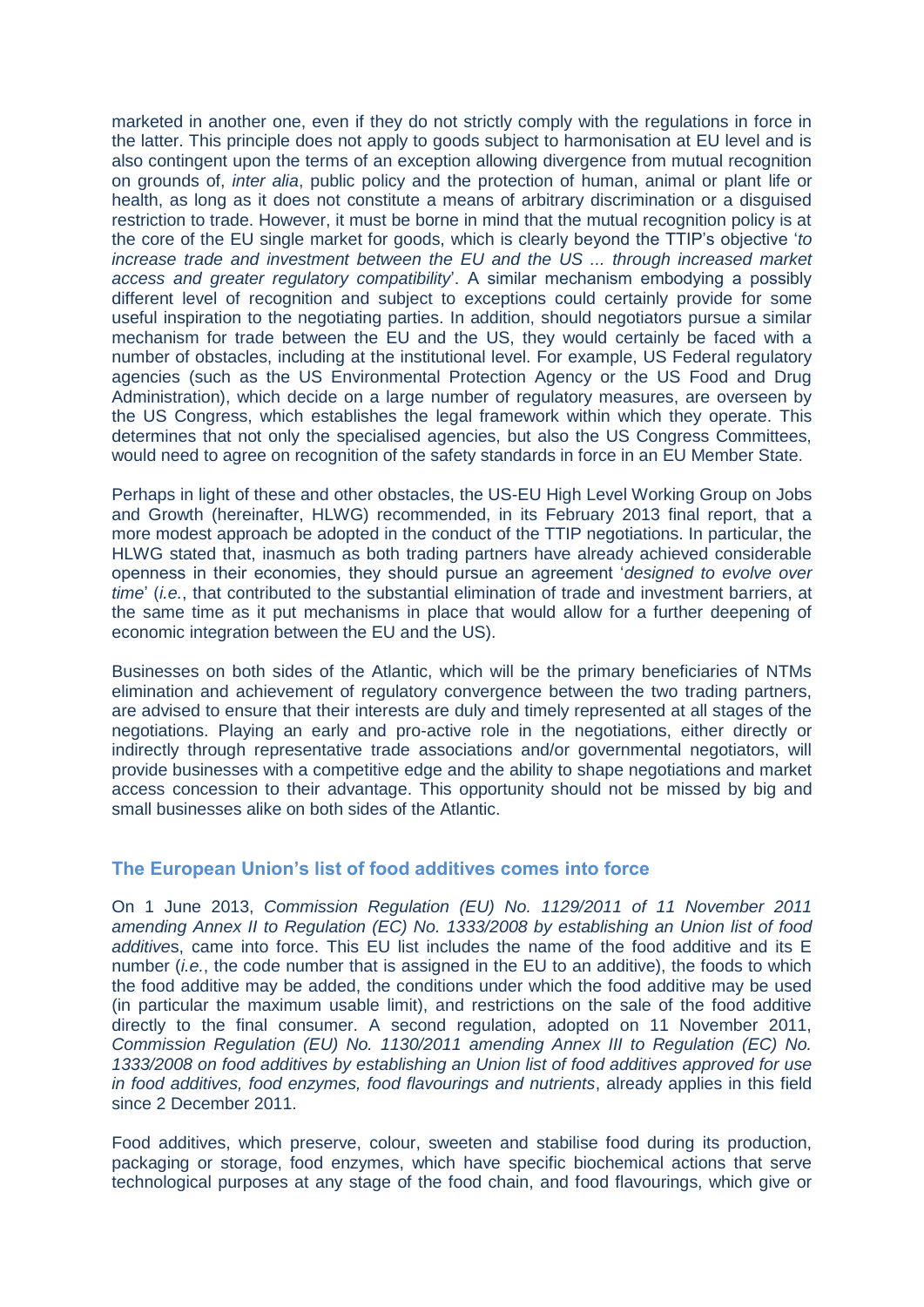change the odour or taste to food, are also called '*food improvement agents*'. The common EU authorisation procedure for all food improvement agents is established in four regulations (*i.e.*, *Regulation (EC) No. 1331/2008 establishing a common authorisation procedure for food additives, food enzymes and food flavourings*; *Regulation (EC) No. 1332/2008 on food enzymes*; *Regulation (EC) No. 1333/2008 on food additives*; and *Regulation (EC) No. 1334/2008 on flavourings and certain food ingredients with flavouring properties*). Under the old EU regulatory framework, the lists of additives were spread over several annexes in three different directives (*i.e.*, on sweeteners, on food colours, and on additives other than colours and sweeteners).

At the time *Regulation (EC) No. 1333/2008* was adopted, no agreement could be reached on the harmonisation of the maximum permitted quantities of authorised additives. This is why the entry into force of the EU's list of additives was delayed for almost 5 years. Therefore, it was up to each EU Member State to set the maximum permitted levels for additives in foodstuffs, which led to a fragmentation of the EU's internal market. With entry into force of the EU's list of food additives, food business operators can now be assured that the same conditions under which food additives may be used apply all over the EU.

However, it should be noted that the established EU's lists are not the result of a new risk assessment. New assessments of existing additives have still to be completed. In March 2010, the EU Commission adopted a programme for the re-evaluation of all authorised food additives (*i.e*., *Commission Regulation (EU) No. 257/2010 of 25 March 2010 setting up a programme for the re-evaluation of approved food additives in accordance with Regulation (EC) No. 1333/2008 on food additives*). Under the programme, the European Food Safety Authority (hereinafter, EFSA) continues to re-evaluate by 2020 all food additives that had been permitted before 20 January 2009. The re-evaluation of food colours was carried out with priority, since these food additives had the oldest evaluations by the Scientific Committee on Food (SCF, the predecessor of EFSA) and most of them had to be evaluated by the end of 2011. The remaining colours must be evaluated by the end of 2015, while preservatives, antioxidants, glutamates and silicon dioxide must be evaluated by 2015-2016. Other sweeteners will be evaluated by the end of 2020 and all other additives by the end of 2018. In this context, on 17 June 2013, EFSA recommended that new tests be carried out to address uncertainties related to the possible genotoxicity (*i.e.*, the ability of a substance to damage the DNA, the genetic materials of cells) of a group of six chemically-related food colours, five of the so-called *Southampton colours* (*i.e.*, Allura Red AC - E 129; Ponceau 4R - E 124; Sunset Yellow FCF - E 110; Tartrazine - E 102; and Azorubine/Carmoisine - E 122) and Amaranth - E 123. The re-evaluation of these six colours has, in principle, already been completed by EFSA in November 2009 and their use in food is authorised in the EU as food additives. However, EFSA will, if necessary, reconsider existing Acceptable Daily Intakes (ADIs) for these substances.

In relation to the process of harmonisation with international standards on food additives, *Regulation (EU) No. 1129/2011* states in its introduction that '*[t]he established Codex Alimentarius General Standard for Food Additives (i.e., Codex STAN 192-1995), food category system has been used as a starting point for developing the EU system. However, that system needs to be adapted to take into account the specificity of the existing food additive authorisations in the EU. Current sector specific EU provisions on foods have been taken into account. The categories are created with the sole purpose of listing the authorised additives and their conditions of use*'. Foods to which food additives may be added, and the conditions under which the food additive may be used in the EU, may, therefore, not necessarily be identical with the requirements of the respective Codex Standard (see, in this context, Trade Perspectives Issue No. 21 of 18 November 2011).

Recalling the last issue of Trade Perspectives (*i.e.*, Issue No. 12 of 14 June 2013), the sweetener steviol glycosides - E 960, derived from the Stevia ribaudiana plant (hereinafter,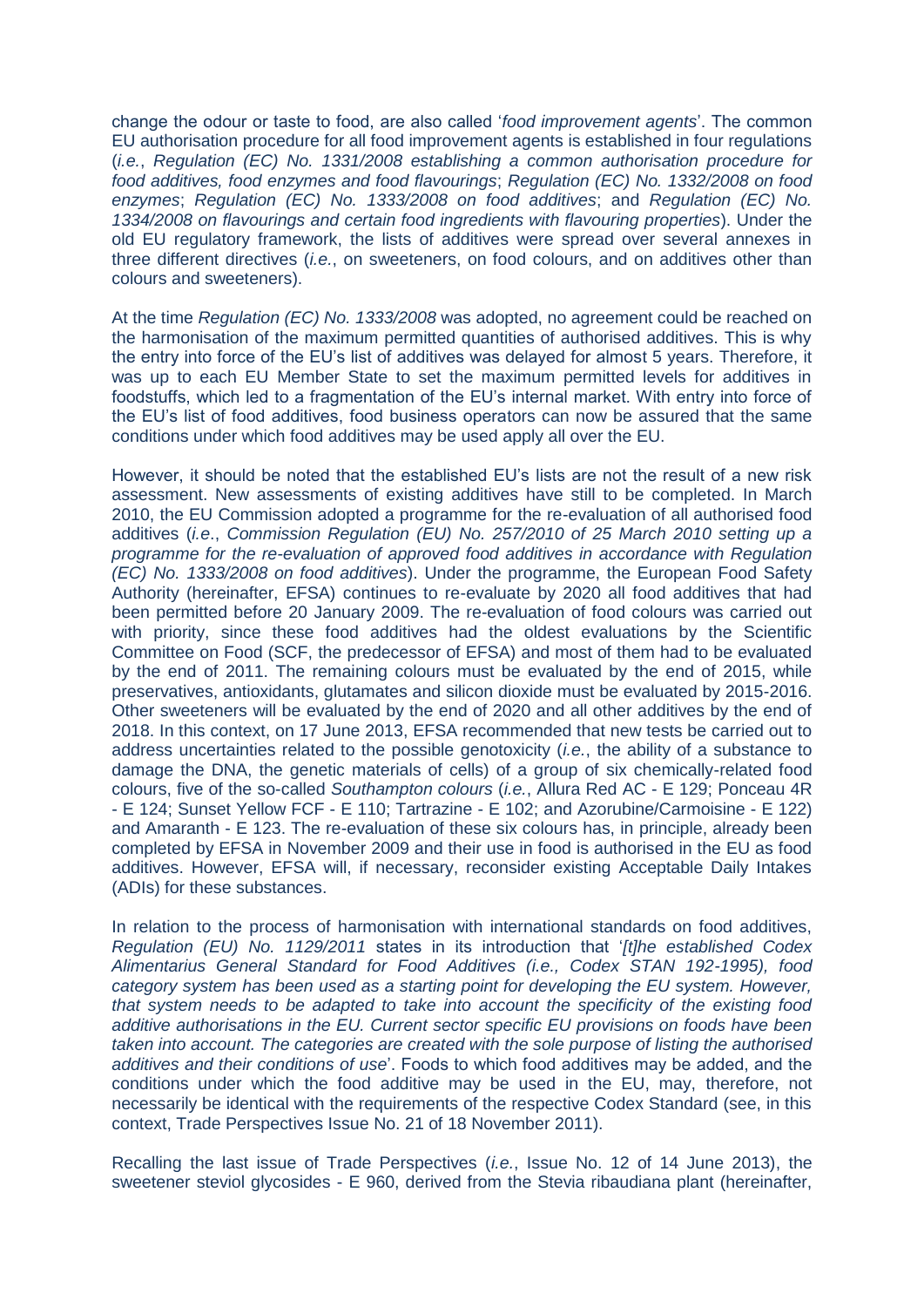stevia) has been included in Annex II to Regulation (EC) No. 1333/2008 by *Commission Regulation (EU) No. 1131/2011 of 11 November 2011*. Since 2 December 2011, stevia is authorised in the EU in table top sweeteners, certain beers and alcoholic drinks, food supplements, certain sauces, certain dietary foods, and a number of energy-reduced products (*e.g.*, flavoured fermented milk products, ice cream, jams, confectionery, chewing gum, desserts, fruit nectars, and soups).

The entry into force of the EU's list of permitted additives on 1 June 2013 will make it easier for the food industry to know exactly which additives are allowed in the EU, and under which conditions (*i.e.*, in which category of foodstuffs and at which maximum amount) they can be used. However, this should be exercised with care as the EU's list is amended from time to time. Just to give an example, *Commission Regulation (EU) No. 510/2013 of 3 June 2013 amending Annexes I, II and III to Regulation (EC) No. 1333/2008 of the European Parliament and of the Council as regards the use of iron oxides and hydroxides (E 172), hydroxypropyl methyl cellulose (E 464) and polysorbates (E 432-436) for marking of certain fruits* will apply as of 24 June 2013. The EU Commission has established a database on food additives, which can serve as a tool to inform about the food additives approved for use in food in the EU and their conditions of use. However, this database is made available solely for the purpose of information, it has no legal value, and the EU Commission declines all responsibility or liability whatsoever for errors or deficiencies in this database. Ultimately, it is the applicable EU legislation and its interpretation by the courts which prevails.

### **Panama requests WTO consultations with Colombia over measures relating to the importation of textiles, apparel and footwear**

On 18 June 2013, Panama requested WTO consultations with Colombia concerning the latter's measures relating to the importation of textiles, apparel and footwear. Such request, which formally initiates dispute settlement proceedings under the WTO Dispute Settlement mechanism, relates to a Colombian mixed duty, which is calculated on the basis of both the value (*ad valorem*), and the volume or quantity (specific) of the products affected (hereinafter, compound tariff). In particular, affected products are those classified under Chapters 61, 62, 63 and 64 of Colombia's customs tariff classification. The compound tariff is established in Decree No. 74 of 23 January 2013 of the President of the Republic of Colombia (hereinafter, the decree), which entered into force on 1 March 2013 and which will apply for a period of one year to imports of the affected products originating from countries that have no free trade agreements (hereinafter, FTA) in place with Colombia.

In its request for consultations, Panama argues that Colombia's compound tariff appears to be inconsistent with several of Colombia's obligations under WTO law. In particular, Panama considers the compound tariff to be in violation of Article II:1(a) and first and second sentences of Article II:1(b) of the GATT, together with the Understanding on the Interpretation of Article II:1(b) of the GATT (hereinafter, the Understanding), and Article VIII:1(a) of the GATT. In addition, Panama also claims a possible breach of Article X:3(a) of the GATT. Moreover, Panama expects Colombia to be able to provide a full and detailed explanation concerning the duration, scope and operation of the compound tariff, as provided by the said decree and any other relevant legal instrument.

As regulated in the decree, Colombia's compound tariff consists of an *ad valorem* levy expressed in a percentage of the customs value of the affected products, plus a specific levy expressed in a fixed monetary quantity per unit of measurement. In particular, goods falling within the scope of Chapters 61, 62, 63 and heading 64.06 of Colombia's customs tariff classification are subject to a compound tariff consisting of 10% of the goods' custom value plus USD 5 per gross kilo, while the rest of the products classified under Chapter 64 are subject to a compound tariff equal to 10% of their custom value plus USD 5 per pair.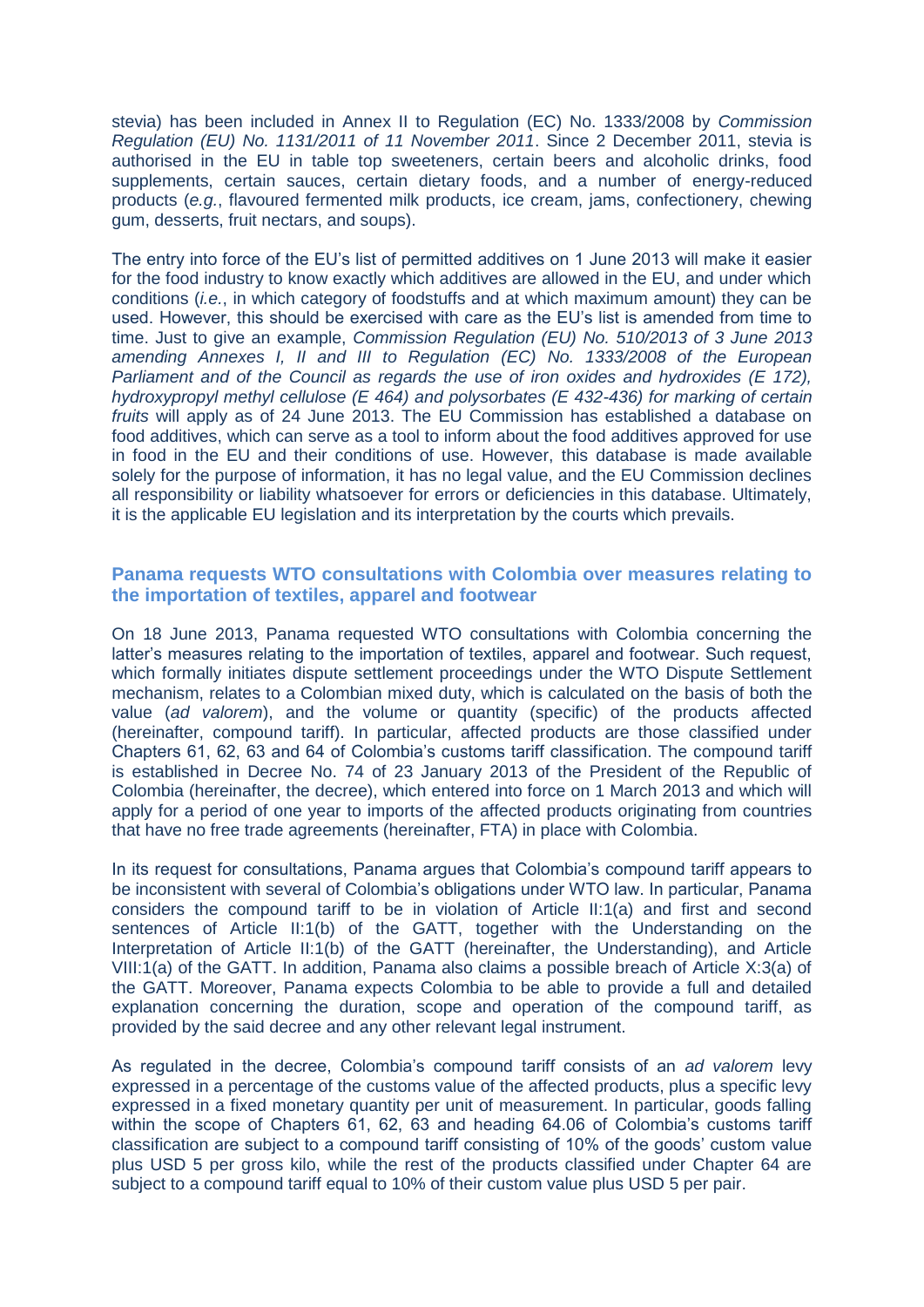In Panama's view, the compound tariff is an ordinary customs duty, the application of which results in the imposition of levies in excess of those resulting from the application of the *ad valorem* tariff bound in Colombia's Schedule of Concessions. Following this interpretation, the compound tariff is deemed to be inconsistent with the obligation contained under the first sentence of Article II:1(b) of the GATT, which provides that scheduled products be exempted from ordinary custom duties other than those provided in the Schedule. In this respect, it is recalled that in the WTO case *Argentina – Textiles*, the Appellate Body found that '*the application of a type of duty different from the type provided for in a Member's Schedule is inconsistent with Article II:1(b), first sentence, of the GATT 1994 to the extent that it results in ordinary customs duties being levied in excess of those provided for in that Member's Schedule*'. It follows that the switch from *ad valorem* to compound tariffs would be WTO inconsistent only insofar as it resulted in duties higher than the bound levels. Panama also argues that Colombia's compound tariff measure might be in breach of Article II:1(a) of the GATT, to the extent that it accords treatment less favourable than that provided for in Colombia's Schedule of Concessions to affected imports, including those from Panama.

Panama further asserts that the Colombian measure at stake could be inconsistent with the second sentence of paragraph II:1(b) of the GATT, provided that the specific levy of USD 5 per gross kilo or pair is considered to be a duty or charge other than an ordinary custom duty in the sense of paragraph 2 of the Understanding. In this case, according to Panama, the compound tariff would also appear to be inconsistent with paragraphs 1, 2, 3 and 4 of the Understanding, inasmuch as the charge was not recorded in Colombia's Schedule of Concessions. This issue was dealt with in the WTO case *Chile – Price Band System*, where a WTO Panel found (acting *ultra petita*, as the WTO Appellate Body later determined) that other duties or charges had to be recorded in a separate column in Members' Schedules, otherwise (if they were not recorded, but nevertheless levied), they were to be deemed inconsistent with the second sentence of Article II:1(b) of the GATT.

Panama further asserts that Article VIII:1(a) of the GATT might be violated, inasmuch as the specific levy of USD 5 per gross kilo or per pair may be considered a duty or charge for services rendered upon importation. According to Panama, Colombia offers no services upon importation connected to such fee or charge, which therefore renders the payment thereof inconsistent with the aforementioned provision.

Finally, Panama reserves its right to conduct consultations concerning any other possible alleged inconsistencies, including the obligation that measures affecting international trade in goods be administered in a manner that is uniform, impartial and reasonable, as provided in Article X:3(a) of the GATT.

Should Colombia not be able to provide an explanation that satisfies Panama on the controversial aspects of its measure, Panama may be expected to request the establishment of a WTO Panel to further assess the consistency of Colombia's compound tariff with the asserted WTO provisions. In this respect, it is recalled that Panama and Colombia were already parties to a WTO dispute concerning similar goods in the past. In particular, the trading partners held WTO consultations in 2006 and engaged in full-fledged dispute settlement proceedings in 2007. In that case, a WTO Panel found that certain Colombian measures on indicative prices and restrictions on ports of entry were inconsistent with Colombia's obligations under the GATT (see Trade Perspectives, Issue No. 9 of 8 May 2009). Regardless of how events develop this time, industries operating in the field of the affected goods in Panama and in any third country without any FTA in force with Colombia are advised to monitor the development of the ongoing WTO consultations between the two trading partners.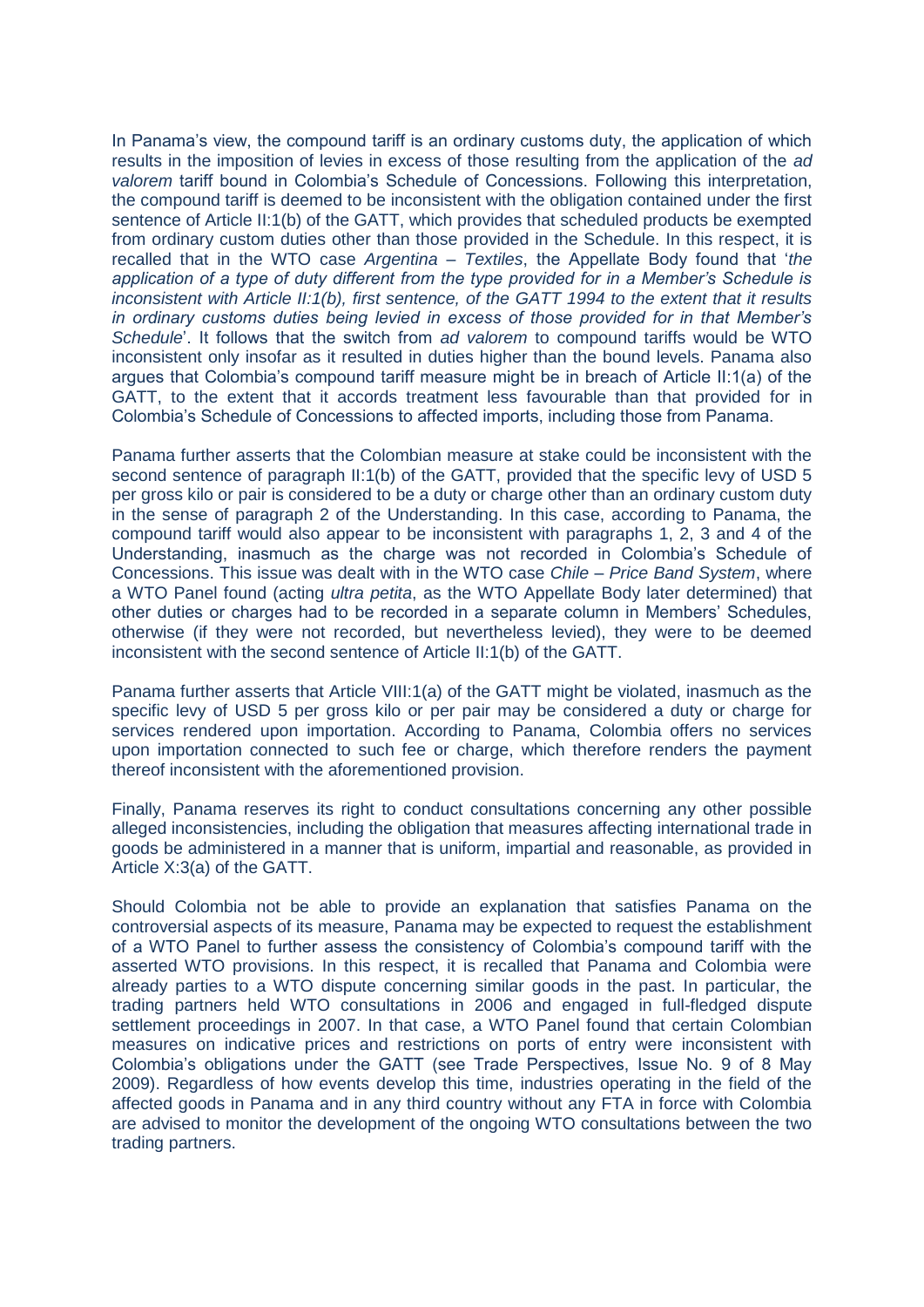## **Recently Adopted EU Legislation**

### **Market Access**

 *[Notice concerning the entry into force of the Agreement in the form of an](http://eur-lex.europa.eu/LexUriServ/LexUriServ.do?uri=OJ:L:2013:173:0001:0001:EN:PDF)  Exchange [of Letters between the European Union and the United States of](http://eur-lex.europa.eu/LexUriServ/LexUriServ.do?uri=OJ:L:2013:173:0001:0001:EN:PDF)  [America pursuant to Article XXIV:6 and Article XXVIII of the General](http://eur-lex.europa.eu/LexUriServ/LexUriServ.do?uri=OJ:L:2013:173:0001:0001:EN:PDF)  [Agreement on Tariffs and Trade \(GATT\) 1994 relating to the modification of](http://eur-lex.europa.eu/LexUriServ/LexUriServ.do?uri=OJ:L:2013:173:0001:0001:EN:PDF)  [concessions in the schedules of the Republic of Bulgaria and Romania in the](http://eur-lex.europa.eu/LexUriServ/LexUriServ.do?uri=OJ:L:2013:173:0001:0001:EN:PDF)  [course of their accession to the European Union](http://eur-lex.europa.eu/LexUriServ/LexUriServ.do?uri=OJ:L:2013:173:0001:0001:EN:PDF)*

### **Food and Agricultural Law**

- *[Commission Implementing Regulation \(EU\) No.](http://eur-lex.europa.eu/LexUriServ/LexUriServ.do?uri=OJ:L:2013:170:0043:0059:EN:PDF) 594/2013 of 21 June 2013 [amending Implementing Regulation \(EU\) No.](http://eur-lex.europa.eu/LexUriServ/LexUriServ.do?uri=OJ:L:2013:170:0043:0059:EN:PDF) 543/2011 as regards marketing [standards in the fruit and vegetables sector and correcting that Implementing](http://eur-lex.europa.eu/LexUriServ/LexUriServ.do?uri=OJ:L:2013:170:0043:0059:EN:PDF)  [Regulation](http://eur-lex.europa.eu/LexUriServ/LexUriServ.do?uri=OJ:L:2013:170:0043:0059:EN:PDF)*
- *[Commission Implementing Regulation \(EU\) No.](http://eur-lex.europa.eu/LexUriServ/LexUriServ.do?uri=OJ:L:2013:170:0032:0042:EN:PDF) 593/2013 of 21 June 2013 [opening and providing for the administration of tariff quotas for high-quality](http://eur-lex.europa.eu/LexUriServ/LexUriServ.do?uri=OJ:L:2013:170:0032:0042:EN:PDF)  [fresh, chilled and frozen beef and for frozen buffalo meat](http://eur-lex.europa.eu/LexUriServ/LexUriServ.do?uri=OJ:L:2013:170:0032:0042:EN:PDF)*
- *[Commission Implementing Decision of 13](http://eur-lex.europa.eu/LexUriServ/LexUriServ.do?uri=OJ:L:2013:162:0010:0014:EN:PDF) June 2013 amending Implementing [Decision 2011/884/EU on emergency measures regarding unauthorised](http://eur-lex.europa.eu/LexUriServ/LexUriServ.do?uri=OJ:L:2013:162:0010:0014:EN:PDF)  [genetically modified rice in rice products originating from China](http://eur-lex.europa.eu/LexUriServ/LexUriServ.do?uri=OJ:L:2013:162:0010:0014:EN:PDF)*

## **Trade-Related Intellectual Property Rights**

 *Council Decision of 10 [June 2013 establishing the European Union position](http://eur-lex.europa.eu/LexUriServ/LexUriServ.do?uri=OJ:L:2013:162:0001:0002:EN:PDF)  [within the Council for TRIPS of the World Trade Organisation on the request](http://eur-lex.europa.eu/LexUriServ/LexUriServ.do?uri=OJ:L:2013:162:0001:0002:EN:PDF)  [for an extension of the transition period under paragraph 1 of Article 66 of the](http://eur-lex.europa.eu/LexUriServ/LexUriServ.do?uri=OJ:L:2013:162:0001:0002:EN:PDF)  [TRIPS Agreement for least-developed country Members](http://eur-lex.europa.eu/LexUriServ/LexUriServ.do?uri=OJ:L:2013:162:0001:0002:EN:PDF)*

#### **Other**

- *[Commission Regulation \(EU\) No.](http://eur-lex.europa.eu/LexUriServ/LexUriServ.do?uri=OJ:L:2013:173:0002:0008:EN:PDF) 611/2013 of 24 June 2013 on the measures [applicable to the notification of personal data breaches under Directive](http://eur-lex.europa.eu/LexUriServ/LexUriServ.do?uri=OJ:L:2013:173:0002:0008:EN:PDF)  [2002/58/EC of the European Parliament and of the Council](http://eur-lex.europa.eu/LexUriServ/LexUriServ.do?uri=OJ:L:2013:173:0002:0008:EN:PDF) on privacy and [electronic communications](http://eur-lex.europa.eu/LexUriServ/LexUriServ.do?uri=OJ:L:2013:173:0002:0008:EN:PDF)*
- *Regulation No. [49 of the Economic Commission for Europe of the United](http://eur-lex.europa.eu/LexUriServ/LexUriServ.do?uri=OJ:L:2013:171:0001:0390:EN:PDF)  Nations (UN/ECE) — [Uniform provisions concerning the measures to be taken](http://eur-lex.europa.eu/LexUriServ/LexUriServ.do?uri=OJ:L:2013:171:0001:0390:EN:PDF)  [against the emission of gaseous and particulate pollutants from compression](http://eur-lex.europa.eu/LexUriServ/LexUriServ.do?uri=OJ:L:2013:171:0001:0390:EN:PDF)[ignition engines and positive ignition engines for use in vehicles](http://eur-lex.europa.eu/LexUriServ/LexUriServ.do?uri=OJ:L:2013:171:0001:0390:EN:PDF)*